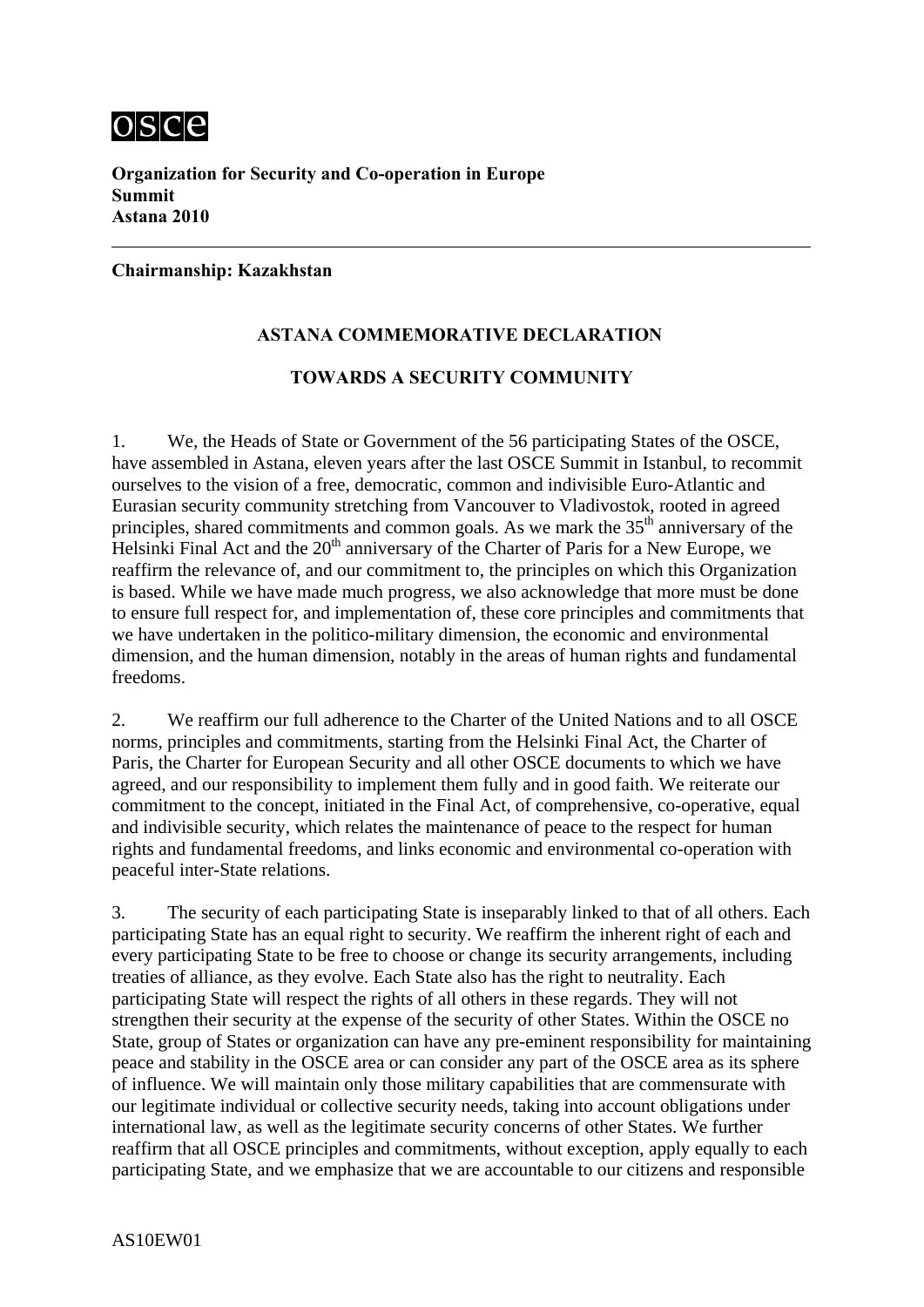to each other for their full implementation. We regard these commitments as our common achievement, and therefore consider them to be matters of immediate and legitimate concern to all participating States.

4. These norms, principles and commitments have enabled us to make progress in putting old confrontations behind us and in moving us closer to democracy, peace and unity throughout the OSCE area. They must continue to guide us in the  $21<sup>st</sup>$  century as we work together to make the ambitious vision of Helsinki and Paris a reality for all our peoples. These and all other OSCE documents establish clear standards for the participating States in their treatment of each other and of all individuals within their territories. Resolved to build further upon this strong foundation, we reaffirm our commitment to strengthen security, trust and good-neighbourly relations among our States and peoples. In this respect we are convinced that the role of the OSCE remains crucial, and should be further enhanced. We will further work towards strengthening the OSCE's effectiveness and efficiency.

5. We recognize that the OSCE, as the most inclusive and comprehensive regional security organization in the Euro-Atlantic and Eurasian area, continues to provide a unique forum, operating on the basis of consensus and the sovereign equality of States, for promoting open dialogue, preventing and settling conflicts, building mutual understanding and fostering co-operation. We stress the importance of the work carried out by the OSCE Secretariat, High Commissioner on National Minorities, Office for Democratic Institutions and Human Rights and Representative on Freedom of the Media, as well as the OSCE field operations, in accordance with their respective mandates, in assisting participating States with implementing their OSCE commitments. We are determined to intensify co-operation with the OSCE Parliamentary Assembly, and encourage its efforts to promote security, democracy, and prosperity throughout the OSCE area and within participating States and to increase confidence among participating States. We also acknowledge the Organization's significant role in establishing effective confidence- and security-building measures. We reaffirm our commitment to their full implementation and our determination to ensure that they continue to make a substantial contribution to our common and indivisible security.

6. The OSCE's comprehensive and co-operative approach to security, which addresses the human, economic and environmental, political and military dimensions of security as an integral whole, remains indispensable. Convinced that the inherent dignity of the individual is at the core of comprehensive security, we reiterate that human rights and fundamental freedoms are inalienable, and that their protection and promotion is our first responsibility. We reaffirm categorically and irrevocably that the commitments undertaken in the field of the human dimension are matters of direct and legitimate concern to all participating States and do not belong exclusively to the internal affairs of the State concerned. We value the important role played by civil society and free media in helping us to ensure full respect for human rights, fundamental freedoms, democracy, including free and fair elections, and the rule of law.

7. Serious threats and challenges remain. Mistrust and divergent security perceptions must be overcome. Our commitments in the politico-military, economic and environmental, and human dimensions need to be fully implemented. Respect for human rights, fundamental freedoms, democracy and the rule of law must be safeguarded and strengthened. Greater efforts must be made to promote freedom of religion or belief and to combat intolerance and discrimination. Mutually beneficial co-operation aimed at addressing the impact on our region's security of economic and environmental challenges must be further developed. Our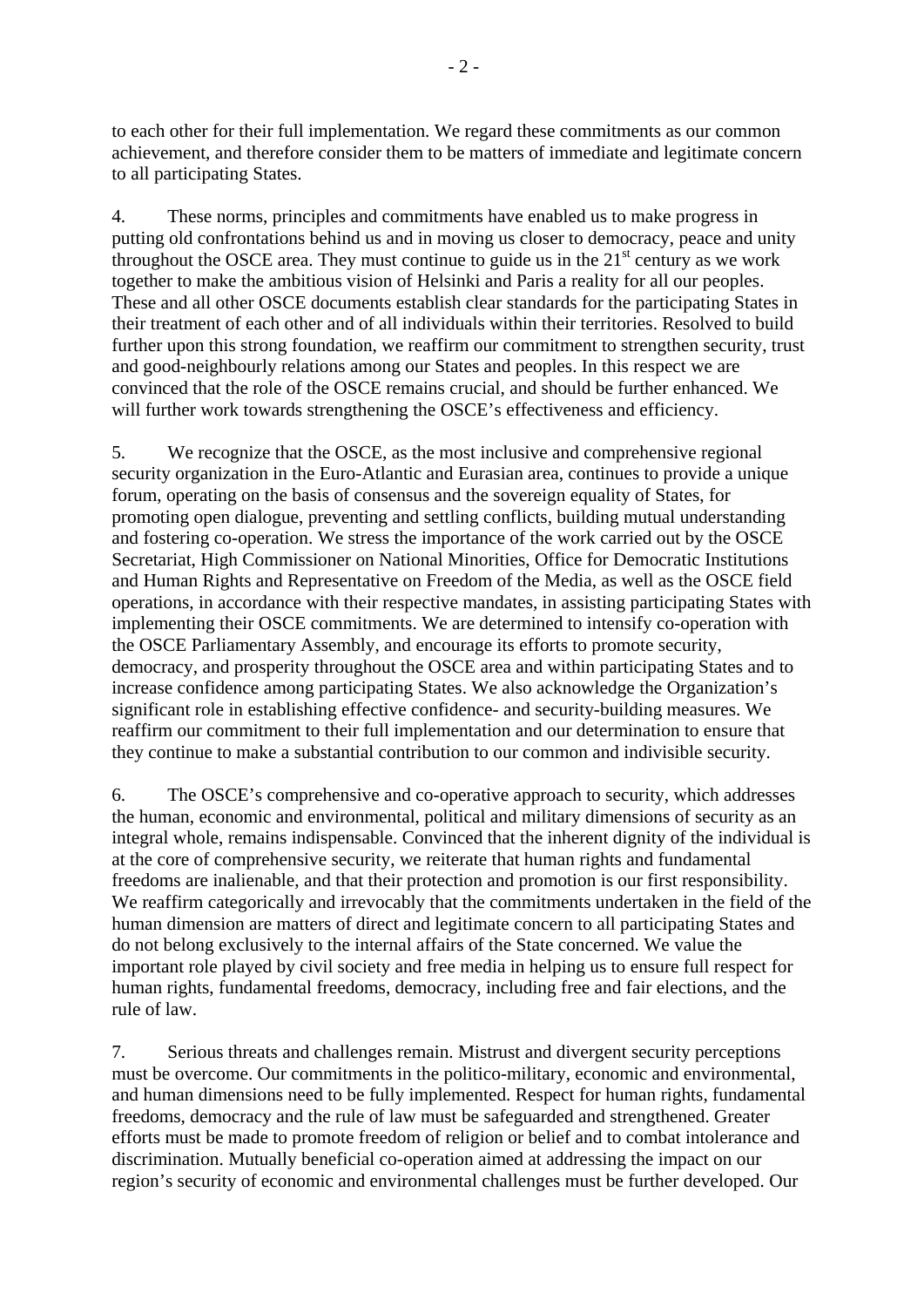energy security dialogue, including on agreed principles of our co-operation, must be enhanced. Increased efforts should be made to resolve existing conflicts in the OSCE area in a peaceful and negotiated manner, within agreed formats, fully respecting the norms and principles of international law enshrined in the United Nations Charter, as well as the Helsinki Final Act. New crises must be prevented. We pledge to refrain from the threat or use of force in any manner inconsistent with the purposes and principles of the Charter of the United Nations or with the ten Principles of the Helsinki Final Act.

8. Conventional arms control and confidence- and security-building regimes remain major instruments for ensuring military stability, predictability and transparency, and should be revitalized, updated and modernized. We value the work of the Forum for Security Cooperation, and look forward to the updating of the Vienna Document 1999. We value the CFE Treaty's contribution to the creation of a stable and predictable environment for all OSCE participating States. We note that the CFE Treaty is not being implemented to its full capacity and the Agreement on Adaptation of the CFE Treaty (ACFE) has not entered into force. Recognizing intensified efforts to overcome the current impasse, we express our support for the ongoing consultations aiming at opening the way for negotiations in 2011.

9. At the same time, in today's complex and inter-connected world, we must achieve greater unity of purpose and action in facing emerging transnational threats, such as terrorism, organized crime, illegal migration, proliferation of weapons of mass destruction, cyber threats and the illicit trafficking in small arms and light weapons, drugs and human beings. Such threats can originate within or outside our region.

10. We recognize that the security of the OSCE area is inextricably linked to that of adjacent areas, notably in the Mediterranean and in Asia. We must therefore enhance the level of our interaction with our Partners for Co-operation. In particular, we underscore the need to contribute effectively, based on the capacity and national interest of each participating State, to collective international efforts to promote a stable, independent, prosperous and democratic Afghanistan.

11. We welcome initiatives aimed at strengthening European security. Our security dialogue, enhanced by the Corfu Process, has helped to sharpen our focus on these and other challenges we face in all three dimensions. The time has now come to act, and we must define concrete and tangible goals in addressing these challenges. We are determined to work together to fully realize the vision of a comprehensive, co-operative and indivisible security community throughout our shared OSCE area. This security community should be aimed at meeting the challenges of the 21st century and based on our full adherence to common OSCE norms, principles and commitments across all three dimensions. It should unite all OSCE participating States across the Euro-Atlantic and Eurasian region, free of dividing lines, conflicts, spheres of influence and zones with different levels of security. We will work to ensure that co-operation among our States, and among the relevant organizations and institutions of which they are members, will be guided by the principles of equality, partnership co-operation, inclusiveness and transparency. Drawing strength from our diversity, we resolve to achieve this overarching goal through sustained determination and common effort, acting within the OSCE and in other formats.

12. To this end, we task the incoming Chairmanship-in-Office with organizing a followup process within existing formats, taking into consideration ideas and proposals put forward by the participating States, including in the framework of the Corfu Process and in the